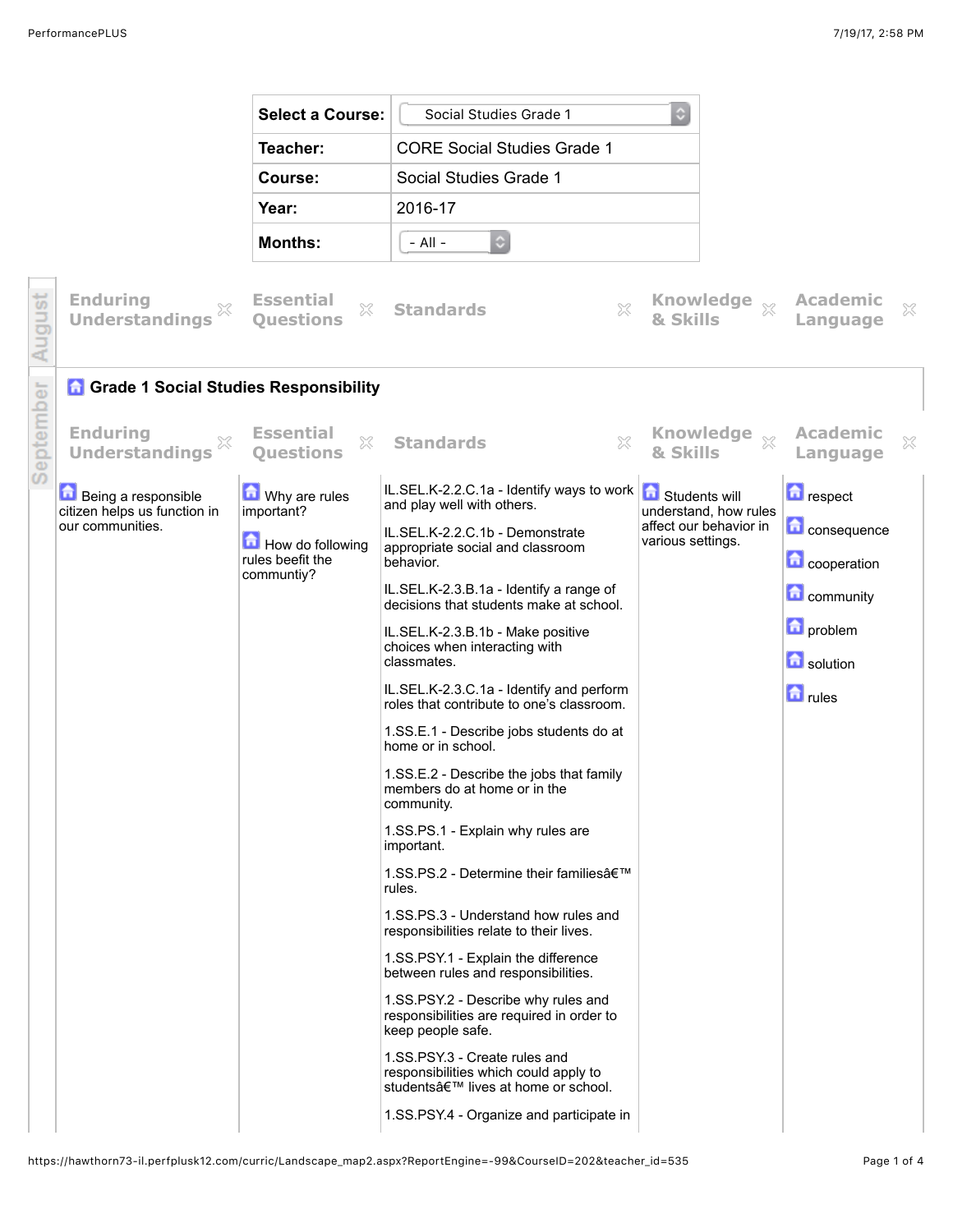|          |                                                                 |                                                                               | a vote over a problem your class wants<br>to resolve.                                                                                                                       |                                                             |                                                                               |
|----------|-----------------------------------------------------------------|-------------------------------------------------------------------------------|-----------------------------------------------------------------------------------------------------------------------------------------------------------------------------|-------------------------------------------------------------|-------------------------------------------------------------------------------|
|          |                                                                 |                                                                               | 1.SS.PSY.5 - Explain why majority rule is<br>used in group decision-making.                                                                                                 |                                                             |                                                                               |
| ber      | <b>Enduring</b><br>X<br><b>Understandings</b>                   | <b>Essential</b><br>X<br><b>Ouestions</b>                                     | ×<br><b>Standards</b>                                                                                                                                                       | <b>Knowledge</b><br>$\bar{\chi}$<br>& Skills                | <b>Academic</b><br>$\gtrsim$<br>Language                                      |
| ovember  | <b>Enduring</b><br>×<br><b>Understandings</b>                   | <b>Essential</b><br>X<br><b>Ouestions</b>                                     | ×<br><b>Standards</b>                                                                                                                                                       | & Skills                                                    | <b>Academic</b><br>X<br>Language                                              |
|          | <b>n</b> Grade 1 Social Studies Belonging                       |                                                                               |                                                                                                                                                                             |                                                             |                                                                               |
| December | <b>Enduring</b><br>X<br><b>Understandings</b>                   | <b>Essential</b><br>53<br><b>Questions</b>                                    | $\chi$<br><b>Standards</b>                                                                                                                                                  | Knowledge xx<br>& Skills                                    | <b>Academic</b><br>X<br>Language                                              |
|          | Everyone has a role in<br>the family, school, and<br>community. | How do you know<br>when you belong?<br>Unit Questions:                        | IL.SEL.K-2.1.B.1b - Identify family, peer,<br>school, and community strengths.<br>IL.SEL.K-2.2.B.1a - Describe the ways                                                     | Individuals and<br>families are a part of<br>communities.   | <b>O</b> TIER 2<br><b>Vocabulary</b><br>-community                            |
|          | A sense of belonging<br>comes from having a role or             | • What is a family?                                                           | that people are similar and different.<br>IL.SEL.K-2.2.B.1b - Describe positive                                                                                             | <b>Each family</b><br>member has a role.                    | $\blacksquare$ -roles                                                         |
|          | purpose in a community<br>(family, school).                     | What are roles<br>of people in your<br>family?<br>$\blacksquare$ • How does a | qualities in others.<br>IL.SEL.K-2.3.A.1b - Identify social norms<br>and safety considerations that guide<br>behavior.                                                      | Everyone in a<br>school has a role.<br>Your family lives in | <b>Cooperation</b><br><b>C</b> -communication                                 |
|          |                                                                 | family work together?<br>What are roles<br>of people in your                  | IL.SEL.K-2.3.C.1a - Identify and perform<br>roles that contribute to one's classroom.<br>IL.SEL.K-2.3.C.1b - Identify and perform<br>roles that contribute to one's family. | a community.<br>Your school is in a<br>community.           | <b>n</b> -relationships<br><b>D</b> -school                                   |
|          |                                                                 | school?<br>$\mathbf{\hat{h}}$ • How does a<br>school work<br>together?        | 1.SS.G.1 - Describe how<br>seasons/climate relate to the ways<br>families dress, activities they engage in,<br>and their homes in different areas of the<br>world.          |                                                             | <b>h</b> -need<br>$\frac{1}{2}$ TIER 3<br><b>Vocabulary</b><br>-Friend/ Amigo |
|          |                                                                 | $\blacksquare$ • How do people<br>play important roles in<br>a community?     | 1.SS.G.2 - Demonstrate understanding<br>of how families use air, water, and land in<br>different ways.                                                                      |                                                             | Sister, step-<br>sister/ Hermana,<br>Hermanastra                              |
|          |                                                                 | How are<br>schools and families<br>part of a community?                       | 1.SS.H.1 - Know the birthdays of people<br>important to you.                                                                                                                |                                                             | Cousin/Primo                                                                  |
|          |                                                                 | $\blacksquare$ • Why do we<br>need school and<br>families in a<br>community?  | 1.SS.H.2 - Create a timeline of holidays<br>and special occasions that your family<br>celebrates.<br>1.SS.H.3 - Explain one of your                                         |                                                             | Mother,<br>mom/Madre<br>Father, dad/<br>Padre                                 |
|          |                                                                 |                                                                               | family's traditions.<br>1.SS.H.4 - Compare how your<br>family's traditions are similar to your<br>classmates.                                                               |                                                             | <b>D</b> -Brother, step-<br>brother/Hermano,<br>Hermanastro                   |
|          |                                                                 |                                                                               | 1.SS.H.5 - Identify a family tradition from<br>another culture and compare it to your<br>own and those of your classmates."                                                 |                                                             | Grandmother,<br>grandma, great<br>grandma/Abuela,                             |

own and those of your classmates."

I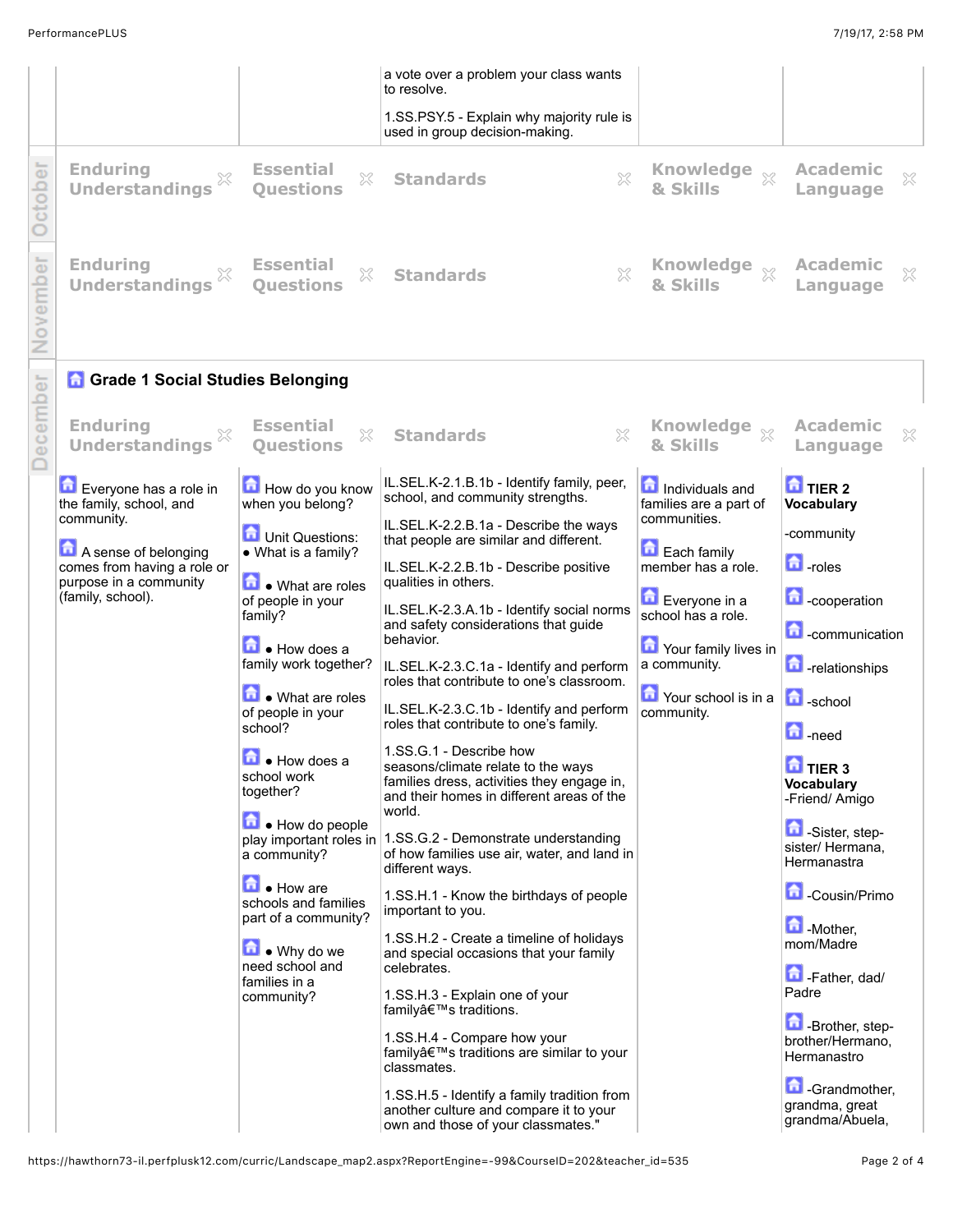| <b>Enduring</b><br><b>Understandings</b><br><b>The Your abilities and actions</b><br>directly impact your life.<br>(Graduating high<br>school/college)<br>The outcomes of your<br>actions may not be | <b>Essential</b><br>$\mathbb{X}$<br><b>Ouestions</b><br>How do your<br>actions and abilities<br>affect future<br>outcomes?<br><b>D</b> Unit Questions:<br>• What are needs and | $\mathbb{Z}^2$<br><b>Standards</b><br>IL.SEL.K-2.1.B.1a - Identify one's likes<br>and dislikes, needs and wants, strengths<br>and challenges.<br>IL.SEL.K-2.1.C.1a - Describe why school<br>is important in helping students achieve<br>personal goals.                                                                                                                                                    | <b>Knowledge</b><br>$\bar{\chi}^2$<br>& Skills<br>Each job requires<br>different skills and<br>knowledge (home and<br>school).<br><b>A</b> Actions have | <b>Academic</b><br>X<br>Language<br>work / trabajar<br>skills / destrezas<br>$\Box$ -delayed /<br>retrazado                    |
|------------------------------------------------------------------------------------------------------------------------------------------------------------------------------------------------------|--------------------------------------------------------------------------------------------------------------------------------------------------------------------------------|------------------------------------------------------------------------------------------------------------------------------------------------------------------------------------------------------------------------------------------------------------------------------------------------------------------------------------------------------------------------------------------------------------|---------------------------------------------------------------------------------------------------------------------------------------------------------|--------------------------------------------------------------------------------------------------------------------------------|
|                                                                                                                                                                                                      |                                                                                                                                                                                |                                                                                                                                                                                                                                                                                                                                                                                                            |                                                                                                                                                         |                                                                                                                                |
|                                                                                                                                                                                                      |                                                                                                                                                                                |                                                                                                                                                                                                                                                                                                                                                                                                            |                                                                                                                                                         |                                                                                                                                |
| <b>Enduring</b><br><b>Understandings</b>                                                                                                                                                             | <b>Essential</b><br>X<br><b>Ouestions</b>                                                                                                                                      | <b>Standards</b>                                                                                                                                                                                                                                                                                                                                                                                           | <b>Knowledge</b><br>$\chi$<br>& Skills                                                                                                                  | <b>Academic</b><br>X<br>Language                                                                                               |
| <b>Enduring</b><br><b>Understandings</b>                                                                                                                                                             | <b>Essential</b><br>X<br><b>Questions</b>                                                                                                                                      | <b>Standards</b>                                                                                                                                                                                                                                                                                                                                                                                           | <b>Knowledge</b><br>$\chi$<br>& Skills                                                                                                                  | <b>Academic</b><br>X<br>Language                                                                                               |
|                                                                                                                                                                                                      |                                                                                                                                                                                | life in various places in the world and in<br>history.<br>1.SS.PS.8 - Recognize that their<br>family's traditions and celebrations<br>today are influenced by their past.<br>1.SS.PS.11 - List the ways their family is<br>special.<br>1.SS.SS.1 - Tell about the roles of family<br>members.<br>does together.<br>1.SS.SS.3 - List social categories (e.g.,<br>father, cousin, employer, friend) to which |                                                                                                                                                         | 슮.<br>Teacher//Maestra(o)<br>奇。<br>Principal/Director(a)<br>侖.<br>Custodian/Custodio                                           |
|                                                                                                                                                                                                      |                                                                                                                                                                                | 1.SS.H.6 - Understand why families<br>move.<br>1.SS.H.7 - Understand that families<br>change in size and explain how this<br>affects their lives.<br>1.SS.PS.4 - Be aware that each of us<br>belongs to a family and recognize that<br>families vary.                                                                                                                                                      |                                                                                                                                                         | Bisabuela<br><b>Crandfather,</b><br>grandpa, great<br>grandpa/Abuelo,<br>Bisabuelo<br>Aunt/Tia -<br>Uncle/Tio -<br>Pet/Mascota |
|                                                                                                                                                                                                      |                                                                                                                                                                                |                                                                                                                                                                                                                                                                                                                                                                                                            | you belong.<br>X<br>×<br><b>A</b> Financial Literacy (Junior Achievement)                                                                               | 1.SS.PS.7 - Compare and contrast family<br>1.SS.SS.2 - List activities that your family                                        |

IL.SEL.K-2.2.D.1b - Identify approaches to resolving conflicts constructively. IL.SEL.K-2.3.A.1a - Explain why

 $\mathbf{a}$ economics/estudio de la economía

can be immediate or

delayed.

https://hawthorn73-il.perfplusk12.com/curric/Landscape\_map2.aspx?ReportEngine=-99&CourseID=202&teacher\_id=535 Page 3 of 4

knowledge help make things better in the

world?

(Junior Achievement - needs

(Junior Achievement - needs **Lule** How does your<br>and wants)